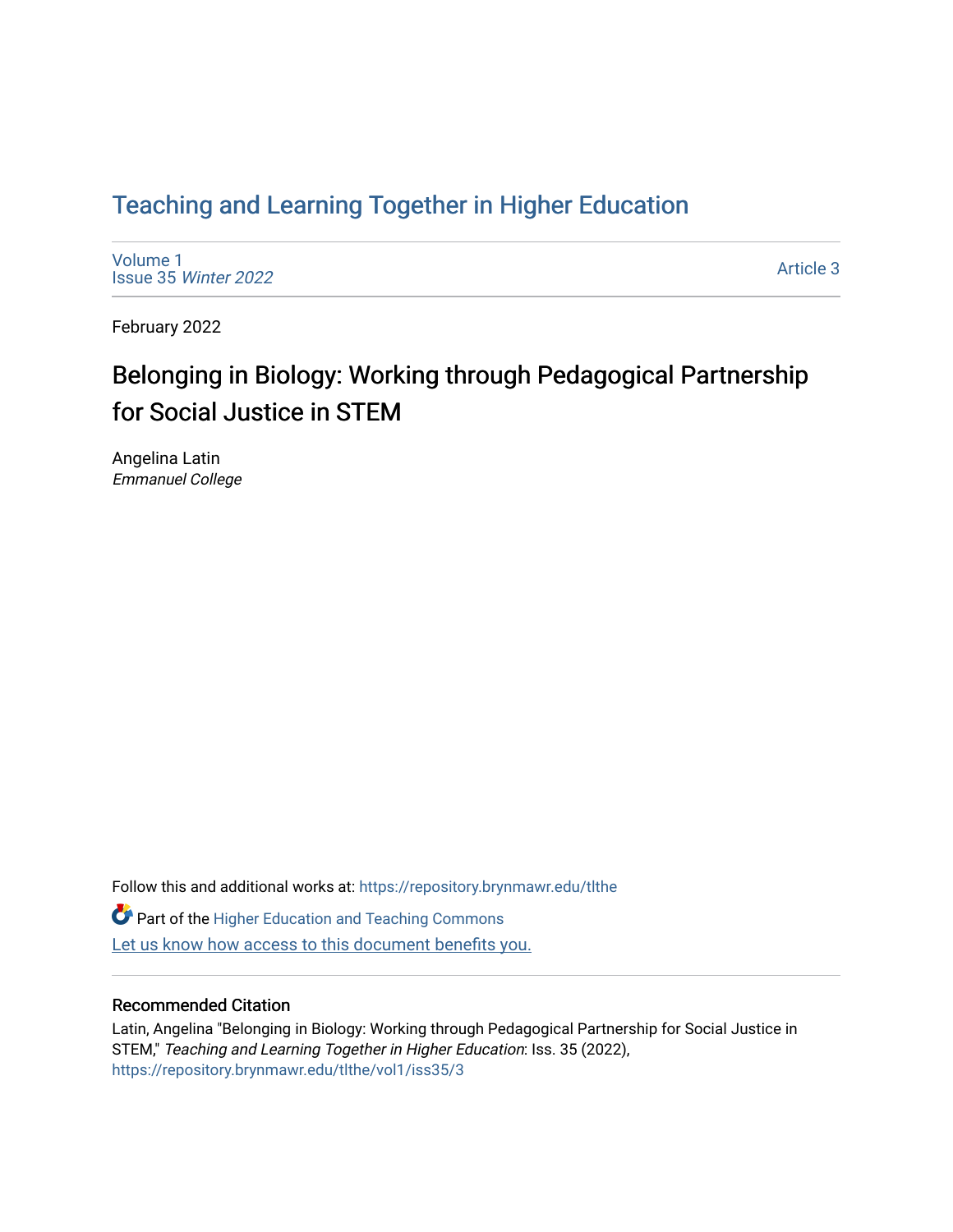#### **BELONGING IN BIOLOGY: WORKING THROUGH PEDAGOGICAL PARTNERSHIP FOR SOCIAL JUSTICE IN STEM**

#### *Angelina Latin, Emmanuel College, Class of 2024*

With a passion for social justice and a hope to make courses more inclusive for students, I participated in the newly created Community Learning and Inclusivity Partnership (CLIP) at Emmanuel College in Massachusetts. I was assigned to observe the foundational class for the biology majors, Introduction to Cellular and Molecular Biology. Students who are hoping to graduate with a degree in chemistry with certification from the American Chemical Society (ACS) are also required to take this course. I am a Counseling and Health Psychology major and double minor in Education and Criminology and Criminal Justice, so I was able to draw on my experiences in these areas in my work in an area that is often not very welcoming to a diversity of students.

In my first meeting with my faculty partner, we set up goals for our partnership: helping the students retain course content, assessing how the students are engaging with the material, and talking about diversity in STEM and other challenging topics surrounding discrimination. Each week would consist of me observing the class, then meeting with the professor, and also meeting with our partnership guide, Nandeeta Bala, who is an experienced student partner from Vassar College. This experience not only provided me with the opportunity to observe a STEM class through the lens of a psychology major, but it also let me use my perspective as a person of color at a predominately white institution (PWI) to inform my conversations with my faculty partner. The overall partnership provided me with the opportunity to analyze the curriculum and how it could be more inclusive while constructively critiquing the teacher and how she interacts with the students.

Participating in the partnership provided me with better insight into what goes into a curriculum and how professors have to balance teaching the content required for the course and engaging the students all while adjusting to teaching during a global pandemic. As a person of color observing a course in the science department, I was also able to see how the curriculum could be more racially inclusive and better prepare students intending to attend medical school. I also enjoyed working with someone who was also a person of color because they understood how Black Indigenous People of Color (BIPOC) students feel as the minority in a field that often does not respect or understand the culture of people who look like them. Partnership can benefit professors through allowing them to adjust how they teach their course as they are teaching it, rather than waiting until course evaluations at the end of the semester, when it is too late. Many professors across all disciplines could benefit from having a student partner who can talk with them about how to make their class more conducive to learning.

#### **Retention and the Transition from Online to In-person Learning**

Because the class that my faculty partner and I focused is foundational, it is important for the students, who are primarily first-years, to retain the content so that they are better prepared for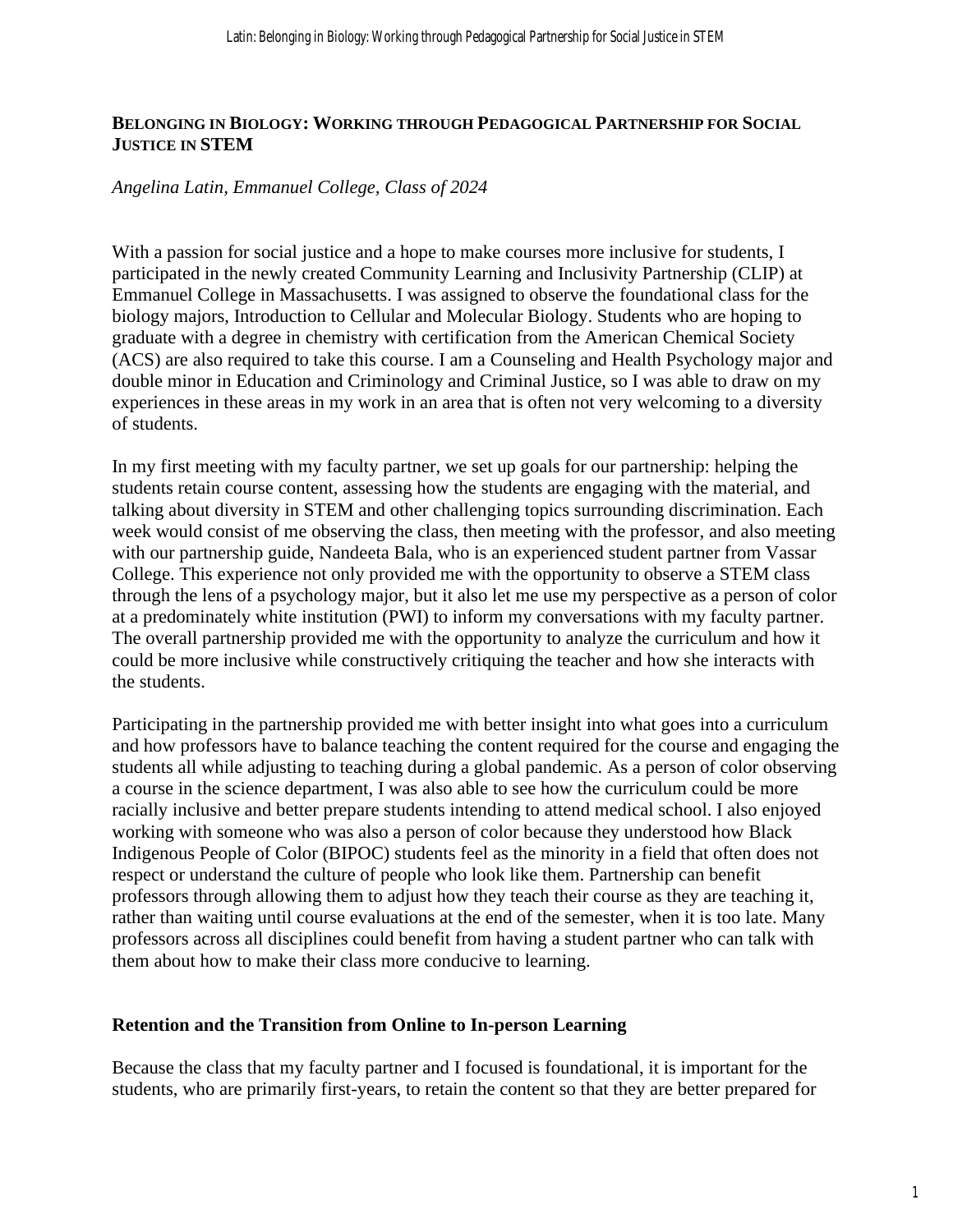the upper-level classes (i.e. Microbiology, Endocrinology, Immunology, and Cancer Biology). However, most of these students had to balance the adjustment from high school to college learning while also readjusting to learning in-person after learning online. Professors at Stanford University and Harvard University conducted a study with primarily undergraduate students prior to the COVID-19 pandemic; their results suggested that taking a course online "reduces student success and progress in college" (Bettinger et al., 2017). Research since the onset of the pandemic has revealed other challenges of online learning, and we saw some of these play out in Introduction to Cellular and Molecular Biology.

While the students struggled on the first test, they learned what study skills worked for them and what resources aligned with how they best learn, such as using the class tutors. Because this class is fairly large, there are more tutors who can be accessed by the students; the tutors have taken the class previously so they are familiar with the content and how the professor teaches it. However, the most popular resource was the practice exams that the professor provided. They covered the content that would be on the test, and students also became familiar with the wording of the questions and the depth of the answers that were expected of them. My partnership work showed me first hand how demanding being a student in the STEM field is; they are expected to retain a lot of information in a short period of time. Outside of the classroom, a mentorship within the Biology Department was started; upperclassmen who were majoring in biology, but in a variety of concentrations, were mentoring first-year students whose intended major was also biology. Not only did these mentorships allows first-year students to get academic help, but the upperclassmen could also provide advice that they wished they had known as a first-year student. The relationships fostered between the students created a stronger community within the Biology Department. This in turn made not only BIPOC students, but all undergraduate students looking into or majoring in biology, feel like they belong.

In terms of the class overall, the professor taught the content in multiple ways to accommodate different learning styles. For students who learn best auditorily, she posted lectures that were required for the following class; attached were quizzes on said lecture so that students would see if they truly understood the content. Her teaching style consisted primarily of lecturing coupled with a presentation. However, in the 1 hour and fifteen minute class, students tended to zone out. Therefore, I recommended that she incorporate more technology into her learning, so that the content is broken up and it helps the students pay more attention. At the end of our meetings, my faculty partner provided me with specifics to look for in the class that I would be observing for that week. The majority of what I paid attention to related to student engagement, the pace of teaching the content, how the drawings on the board impacted students' engagement compared to the lectures, and group interactions. Per my suggestion, she also incorporated videos in the lecture for sections covering translation, transcription, and splicing. I have found through many years of being a student that having visually appealing presentations can contribute to having more engaged students in the classroom. For students who learn visually, she included graphics and diagrams in the lesson, when warranted. This was included in lessons on Frederick Griffith's experiment, prokaryotes, and eukaryotes. Education is meant to and should be interactive; students should have an active role in their own learning.

Additionally, educational institutions should provide better mental health resources for students, especially during a global pandemic. As a current sophomore in college, I experienced the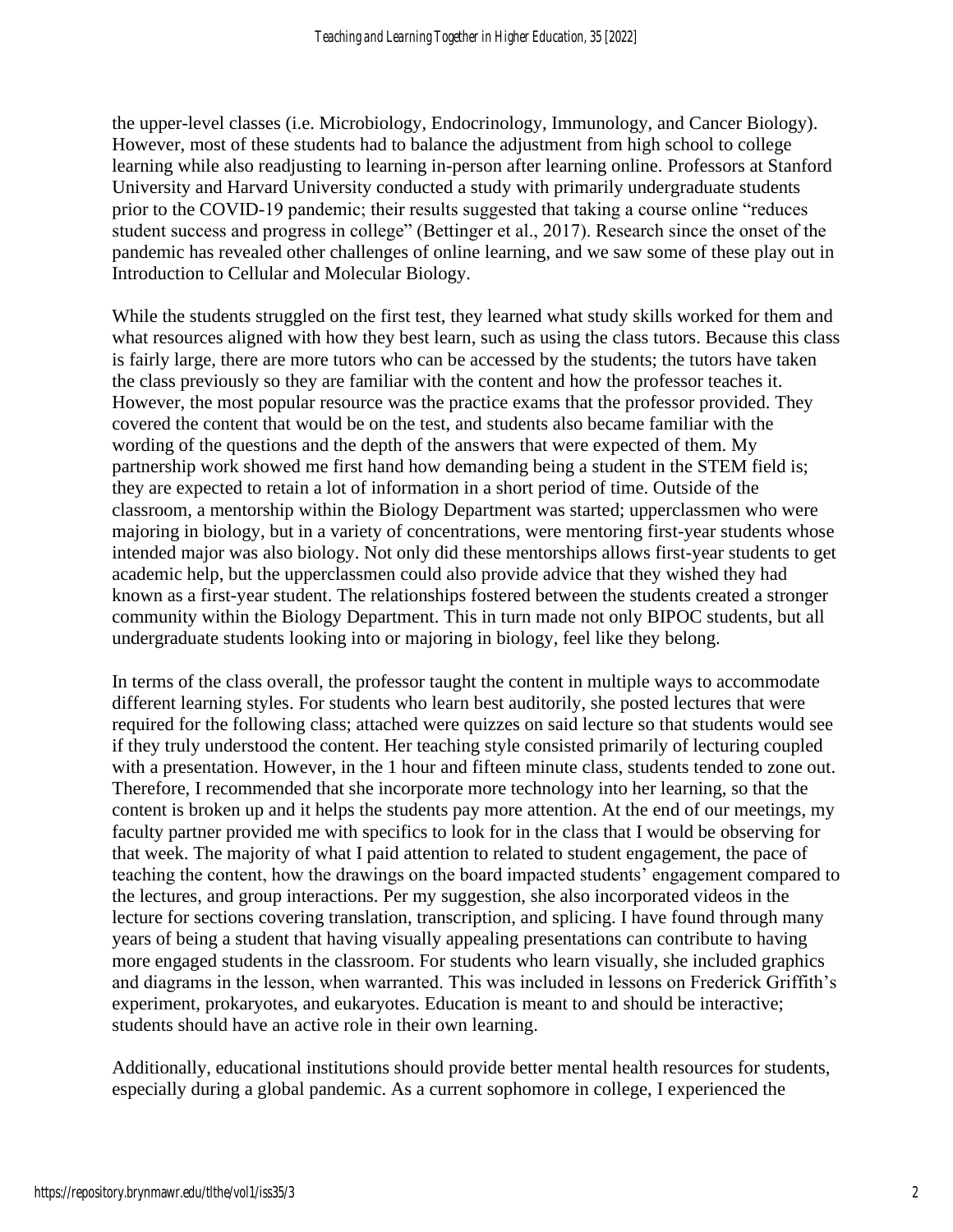transition from high school to freshman year during the pandemic; however, the environment in which I did so was different from the environment that the current freshman entered college. The second half of my senior year was online, but the majority of my high school academics were conducted in person. However, for this year's freshman class, almost half of their high school experience was either a hybrid of online and in-person learning or entirely online. My CLIP experience has shown me that professors genuinely want to make their classes better for the students who they are teaching. If nothing else, these past couple years have shown that educators, as well as the education system as a whole, has a lot of room to grow in terms of creating a more inclusive environment for students and preparing them academically and culturally for entering a diverse world. This experience has also emphasized how much of a student's success depends on the student themselves and their own drive. Especially in college, many students tend to burn out very quickly. For many of them, this semester was the first time in at least a year that all of their classes have been in person, which is an adjustment in itself. Therefore, it is important for professors to see, global pandemic or not, that a lot is expected of students, that they are people at the end of the day, and they have their emotional and mental limits.

Offering my perspective and recommendations to my faculty partner as a consultant allowed me to have an impact in the classroom. There still remains an unspoken hierarchy in the classroom in which the professor is 'above,' so to speak, and the students are 'beneath'; in other words, students do not tell professors how to teach. However, being a student consultant helps break down the hierarchy and hopes to make professors more approachable to their students, not just when the student signs up for office hours. This opportunity also allowed me to have a different experience and perspective from when I am a student enrolled in a course; I got to be a student in a classroom without having the pressure of needing to absorb any of the content in preparation for an exam.

# **Engagement in the Classroom**

A key component of retaining information is engaging with the content and participating in class. Throughout the lesson, the professor periodically included trivia questions that related to the previous content through an app called Poll Everywhere. Even before joining the partnership, Poll Everywhere was, and continues to be, a widely-used app across many majors within the science department whether it is psychology or biology. It allows students a quicker assessment as to if they understood the content as it was being taught rather than having to wait until the exam to see if they truly understood said content. This could prove to be particularly beneficial for biology students because there is a lot of heavy content that they have to remember in a short period of time. Using this technology provided the professor with the opportunity to gauge if the students understood the content. She continued to ask how the student arrived at the answer. Although getting the answer is important, how they arrived at it is even more so because they can apply those skills to the exam. Also, it demonstrates that they truly understood the question vs. guessing or being told the answer.

My faculty partner also incorporated homework connections into the classroom; this is where the students answered a question that was in their homework packet. They could see how the content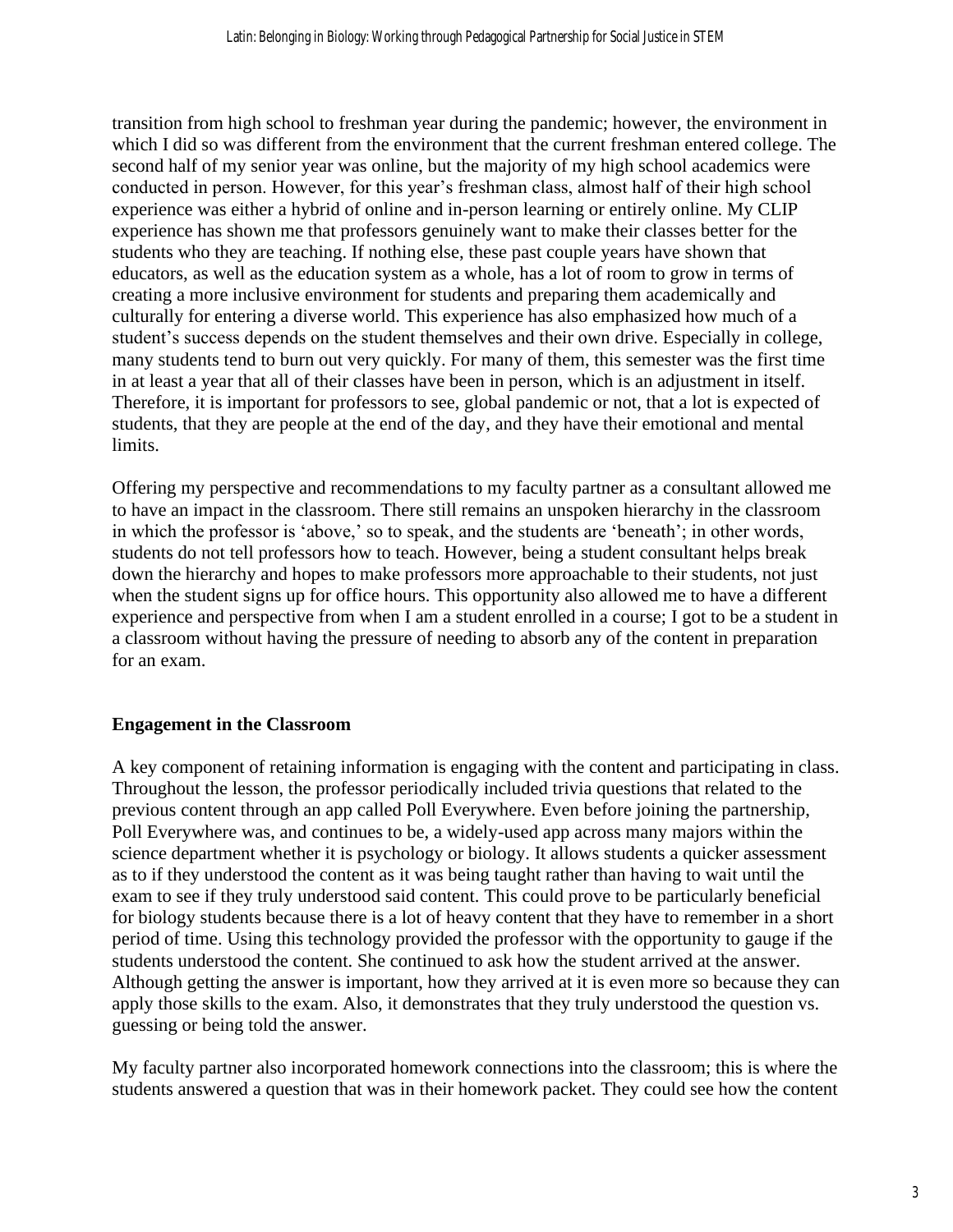applied to the homework, which in turn reflected what would be on the exam. It also allowed the students to get a little ahead on their packets, which are quite thorough. This form of homework was an avenue in which collaboration enters the classroom, along with study groups that students were encouraged to create outside of class. The professor also posted the presentation slides before class with blanks to write additional information. I found this beneficial for students who may have had difficulty paying attention in class or needed to go over the content themselves while watching the lecture prior to attending class.

In my first semester of sophomore year, I took Crime and Justice for my Criminology minor, where I was required to watch pre-recorded lectures that covered larger concepts prior to attending class that day. This way, the professor could answer any clarifying questions about the lecture as well as teach minor details and any outstanding content that we needed to know for exams. In my Recent Moral Issues course, which fulfilled my philosophy requirement to graduate, it was recommended that we read the section of the textbook that related to the issue or theory that would be taught in the upcoming class. Although it was not required, it proved to be beneficial as it was easier to understand the content because I already learned it once. My faculty partner and I have discussed that because most of the students in her course are first-years, and they may be struggling with the transition academically from high school to college, it is even more important for them to adjust quickly, especially because they are interested in being in STEM, which has a more demanding workload compared to other majors. This is indicative of the negative connotation behind the course that she is teaching; it is widely known as the 'weedout' class because it has an abnormal drop-out rate. In the semester where I observed her course, approximately five students dropped out of the course, which was more than normal. Finding engaging ways to teach the required content can help to retain students within the major, which was one of her long-term hopes for the academic year.

Prior to the coronavirus pandemic, teachers were using technology as a medium to teach their content. Whether it is providing elementary school students with iPads to watch Schoolhouse Rock to learn about the Bill of Rights or recommending middle school students to watch Khan Academy videos to help with math, students of all ages learn to become familiar with technology and view it as an effective tool for learning. A survey conducted by Pew Research Center found that 92 percent of the teachers said that the Internet has a "major impact on their ability to access content, resources, and materials for their teaching" (2013). Inside of the classroom, 43 percent of the same teachers report either themselves or their students using computers in the classroom or to complete assignments. Because of the pandemic, assignments like worksheets or research papers that would have previously been submitted in person transitioned to online platforms like Canvas or Blackboard. This has made it easier on professors when grading because all student work is already all in one place, and it is environmentally friendly as it saves paper. However, there are some caveats that come with allowing technology to enter the classroom such as students getting distracted on other sites or classes; the accountability is strictly on the student to pay attention in class as there are no deterrences that are evident in a middle or high school classroom (i.e. taking an individual's phone away). Distractions such as these were evident in the classroom that I observed. While some people had Airpods during class, others were looking ahead toward slides that were not yet covered or looking at another class entirely. This impacted their learning overall: some students asked clarifying questions on what was just covered as they were not paying attention, and this caused confusion among the other students.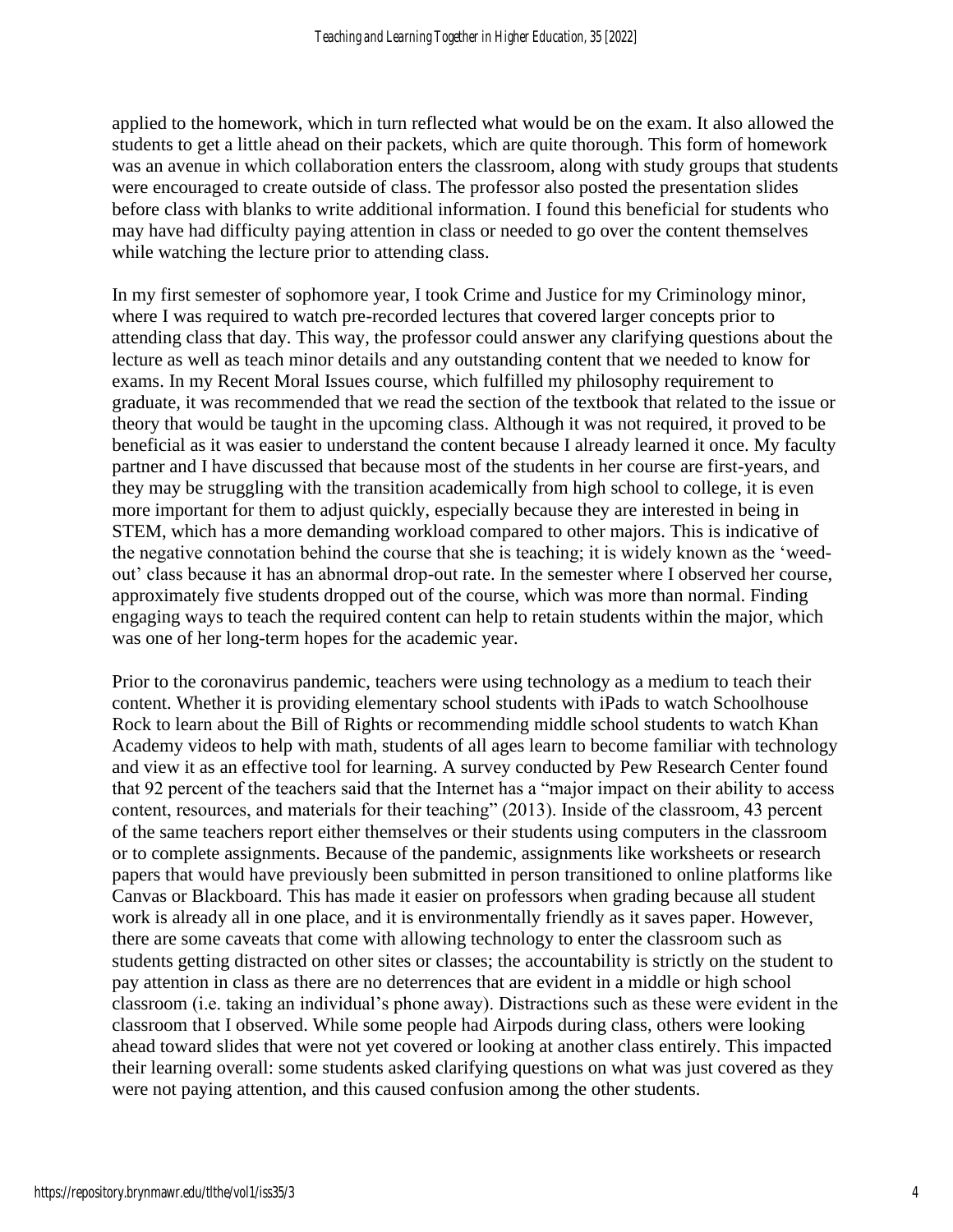Oftentimes, the class before an exam serves as the review session; students to ask any questions that they may have had about the unit. As an alternative, students who tend to ask a lot of clarifying questions throughout the class could write them on an index card and then give it to the teacher at the end of class. Prior to the next class, the professor can look them over and see any overlapping concepts that seemed to confuse most of their students. Then, at the next class but before teaching any new content, the professor could clarify the more complicated concepts that the majority of the students did not understand. In the second semester of my freshman year, I took Physiological Bases of Behavior, which was required for the Psychology major. Although the class was taught online through Zoom, the professor was able to create an ungraded assignment where students could submit any questions that they had about the lecture and she would go over them in the next class. More generally, in terms of engagement, I have found through CLIP that the students' energy is often dependent on that of the professor. As an education minor, I have taken courses that are designed to prepare students to become wellrounded teachers. In these courses, we are shown examples of how teachers create inclusive classrooms and environments where students enjoy learning, even if the student is not particularly fond of the subject being taught.

#### **Incorporating Diversity, Equity, and Inclusion into the Curriculum**

At a PWI such as Emmanuel, it is crucial that the curriculum reflects the populations that it is serving; in STEM classes specifically, when scientists from historically excluded and marginalized communities often go unrecognized, it is a professor's responsibility to give them said credit. In the first class, session of Introduction to Cellular and Molecular Biology, the professor showed pictures of seven scientists, and asked the students to find the commonality all of them were white men. She then transitioned into a *New York Times* article about James Watson, a founder of modern genetics, and his previous remarks concerning race. Watson made the unfounded claim that black people are genetically less intelligent than their white counterparts. This was the foundation for a larger discussion about the lack of racial and gender representation in the STEM field. According to a report by United Nations Children's Fund (UNICEF), women comprise about 40 percent of the STEM workforce across 68 countries (2020). Racial diversity within the STEM field is not much better compared to gender diversity; according to Pew Research Center, black people comprise 7 percent of STEM workers, Hispanics have 6 percent, and Asians hold 10 percent (2018). In another class, where the professor was teaching DNA replication, she incorporated a discussion about Rosalind Franklin, who was the first to photograph DNA. James Watson and Francis Crick took the photographs without her permission, included it in their research, and did not give her the credit.

I was pleasantly surprised to see these topics covered in an introductory biology class, and I wish such topics were discussed more and further. For example, in both of the aforementioned discussions, students came to the general consensus that there should be more diversity in the STEM field and BIPOC scientists should get more credit for their work. However, it was very rudimentary and did not go below the surface. The professor argued that fixing the institutionalized racism that is deeply ingrained in the STEM field is not as easy as it sounds and encouraged the students to think deeply about the flawed system that they will be a part of. Prior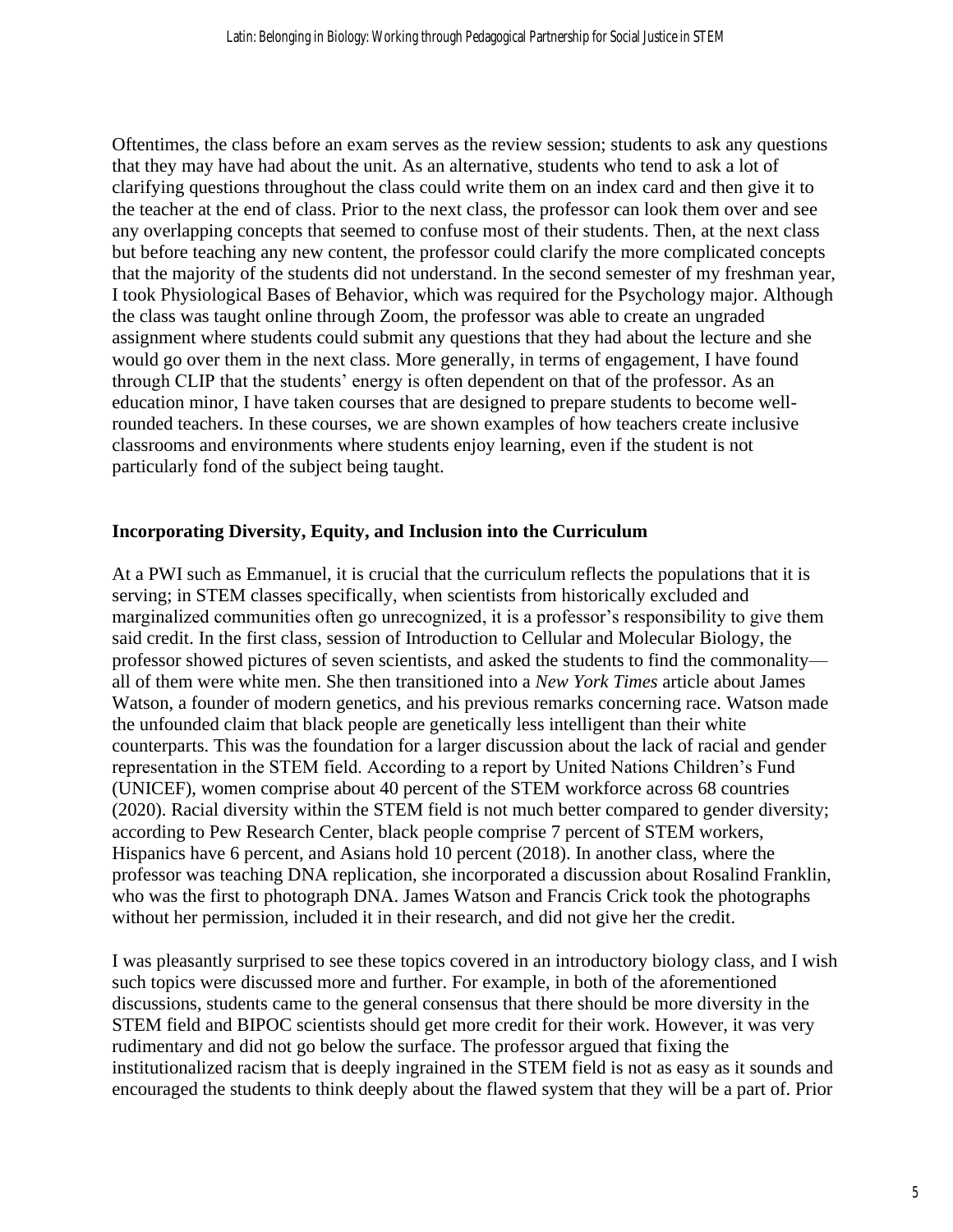to the class, I had not heard of Rosalind Franklin, but was acutely aware of the lack of diversity within the STEM field, as my brother is interested in pursuing engineering. In other STEM classes, students are assigned Scientist Spotlights, where they choose and research a scientist, both their personal life and their research. In Physiological Bases of Behavior, the professor gave this assignment, but it was relating specifically to neuroscientists. Some of the neuroscientists included Ben Carson, May-Britt Moser, Ivan Pavlov, and Rita Levi-Montalcini; the provided list had both gender and racial representation. Education has failed continuously in highlighting BIPOC voices and creating a space for BIPOC students to feel seen in the lessons they are learning.

As a black person who has gone to PWIs all my life, I have experienced first hand what a Eurocentric curriculum looks like. In English classes, I read books written by white authors with white characters. In history, it was often taught from the perspective of a white savior complex; in the rare case that black people were brought into the classroom, it was only for Black History Month. This creates not only a narrow view of black history, but of American history as a whole. Since the murder of George Floyd and the re-emergence of the Black Lives Matter movement, BIPOC students across the nation have expressed the need for curricula to have equal and accurate representation across all disciplines and all levels of education, from elementary school to higher education. Having such curricula would not only contribute to BIPOC students feeling seen inside of the classroom, but it would also allow for students to have a broader worldview. For those who are interested in attending medical school, they should be able to understand the cultures of the individuals they would be treating.

The student consultants from the previous semester's CLIP program sent out a survey in the middle of the semester to the students to assess how the semester had been going for them: if the way the professor was currently teaching was effective and what could be improved moving forward. Similarly, in my cohort, the student consultants sent out their own version of the survey to the students in the class they were observing. In my survey, I asked students the following questions: 1.) to rate how the class had been going for them, 2.) how the transition from online to in-person learning had been for them, 3.) how the professor can help with said adjustment, 4.) if the student feels as though they are retaining the information from the lecture, 5.) what resources they have used for the class, 6.) if they have anything outside of school that has prevented them from using any of the aforementioned resources, 7.) how the most recent test went for them and to mention any topics they were unsure about, 8.) if they feel as though the class is being inclusive, 9.) what topics they would be interested in learning about that would make the class more inclusive and other ways the class as a whole could be more inclusive and accessible to them as a student. Responses indicated that some wanted to learn more about the scientists who did not get recognition for their work because of injustices like racism.

When I brought this to the professor, I also inquired what other topics could be covered, such as Henrietta Lacks and how black people are discriminated against by medical professionals. To provide context, Henrietta Lacks was an black woman who was a patient of The John Hopkins Hospital. Her cancer cells were unique because they would double while other cells would die (*The legacy*, n.d.). After her death, her family received no compensation from the companies that used and profited from her cells; they also refused to ask her family for consent prior to revealing her name, giving her medical records to the media, and publishing her cell's genome online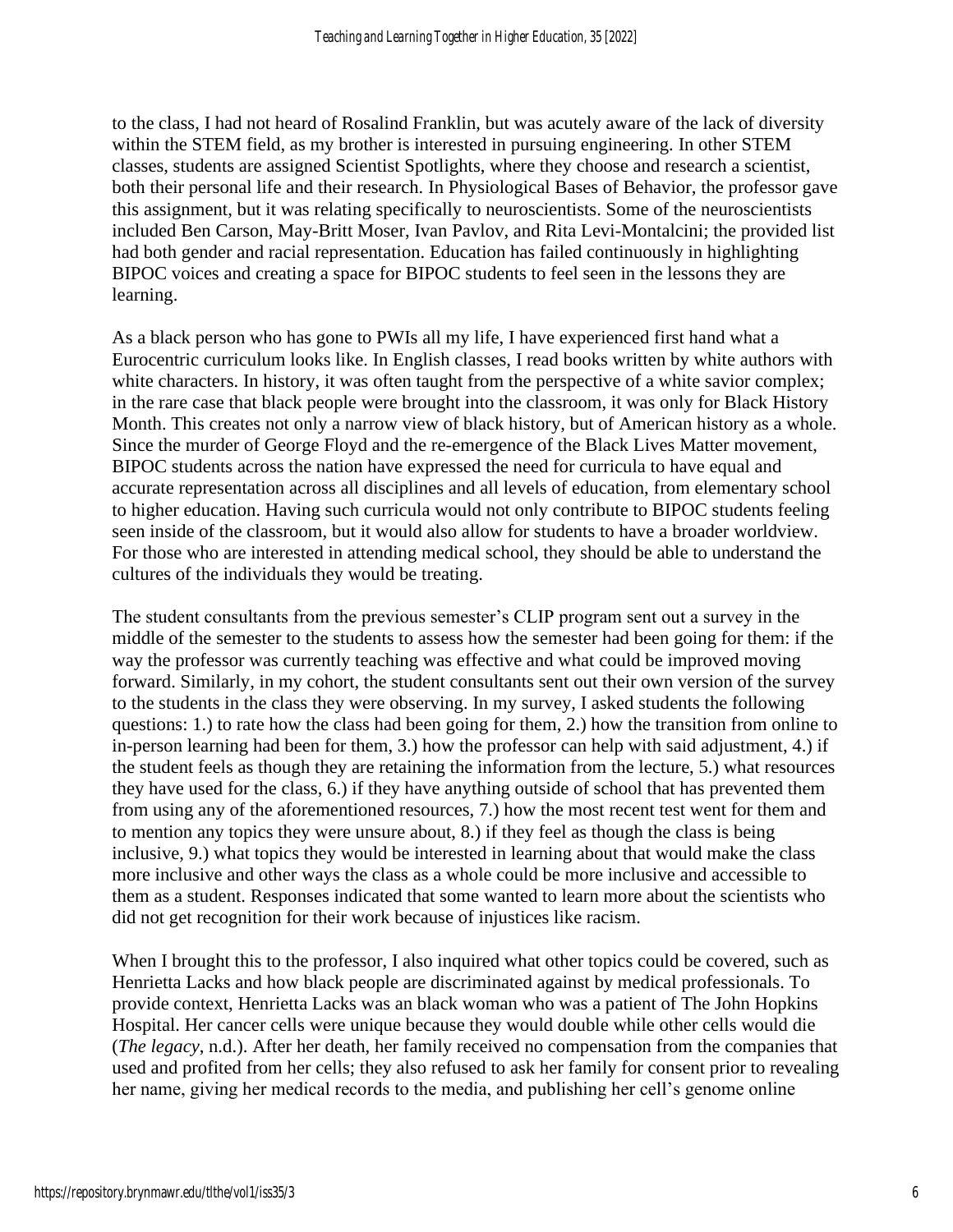(2020). Because students who are interested in attending medical school are required to take this foundational biology class, I believe that it is important for them to get a well-rounded scope of the patients that they would be treating and understand the historical context of the medical field and their fragmented relationships with communities of color and the LGBTQ+ community. Through my conversations with my faculty partner about further incorporating more BIPOC voices into the curriculum, my recommendations pertained more to the higher-level classes such as Cancer Biology and Healthcare Ethics.

# **Developing an Integrated Biology and Chemistry Course and its Implementation at a University**

Later in the semester, my role transitioned from observing the class to finding research on how to best integrate the biology, chemistry, and math classes so that students can understand earlier on how the foundational classes (i.e. Genetics, Organic Chemistry) connect to the concentration classes (i.e. Chemistry of Fire and Explosives, Anatomy and Physiology) in their major. A student who is majoring in Chemistry with a concentration in Forensic Science is required to take two semesters of Calculus and two semesters of General Physics. Similarly, students on the pre-med track are also required to take physics. In my meetings with the professor, we discussed how students often have to make the connections between the relevance of the foundational classes to the upper-level classes in said upper-level classes rather than in the foundational classes. Many of my friends have majors within the STEM field whether it is Forensic Chemistry or Biology with a Health Science or Neuroscience concentration. In both the biology and chemistry departments, they would like to see how to apply the content they are learning inside the classroom to possible career fields. Since some biology and chemistry students have to take a physics class regardless, they have expressed the desire to have one specifically relating chemistry and medicine.

I have observed first hand how demanding the work can be, so I was able to convey the student experience to my faculty partner. There are certain skills that are expected of STEM students specifically memorization. For instance, students majoring in Biology with a Health Sciences concentration are required to take two semesters of Anatomy and Physiology with a lab. In this course, students have practicals in which they are expected to memorize the anatomical structures of the different organ systems as well as explain its function. The practical itself consists of 52 questions, and students are given 40 minutes to complete it. When studying for the practical, students are expected to teach themselves as a way of studying using the provided resources, which included detailed slides (see photos 1 through 4) and realistic human models. As a reference, the words in red are the ones students are expected to memorize.

#### **Photo 1 (provided by a student):**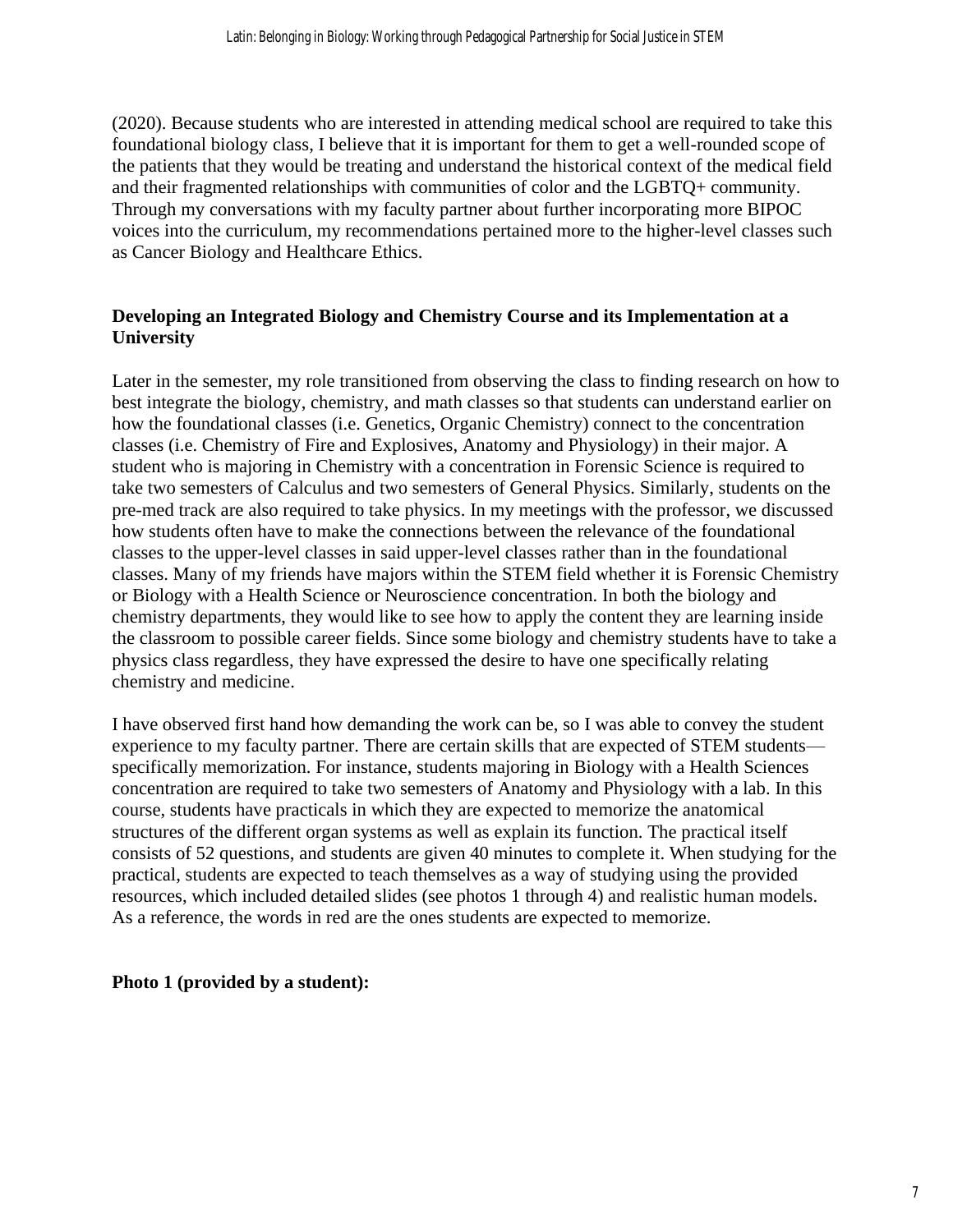

**Photo 2 (provided by a student):** 



**Photo 3 (provided by a student):**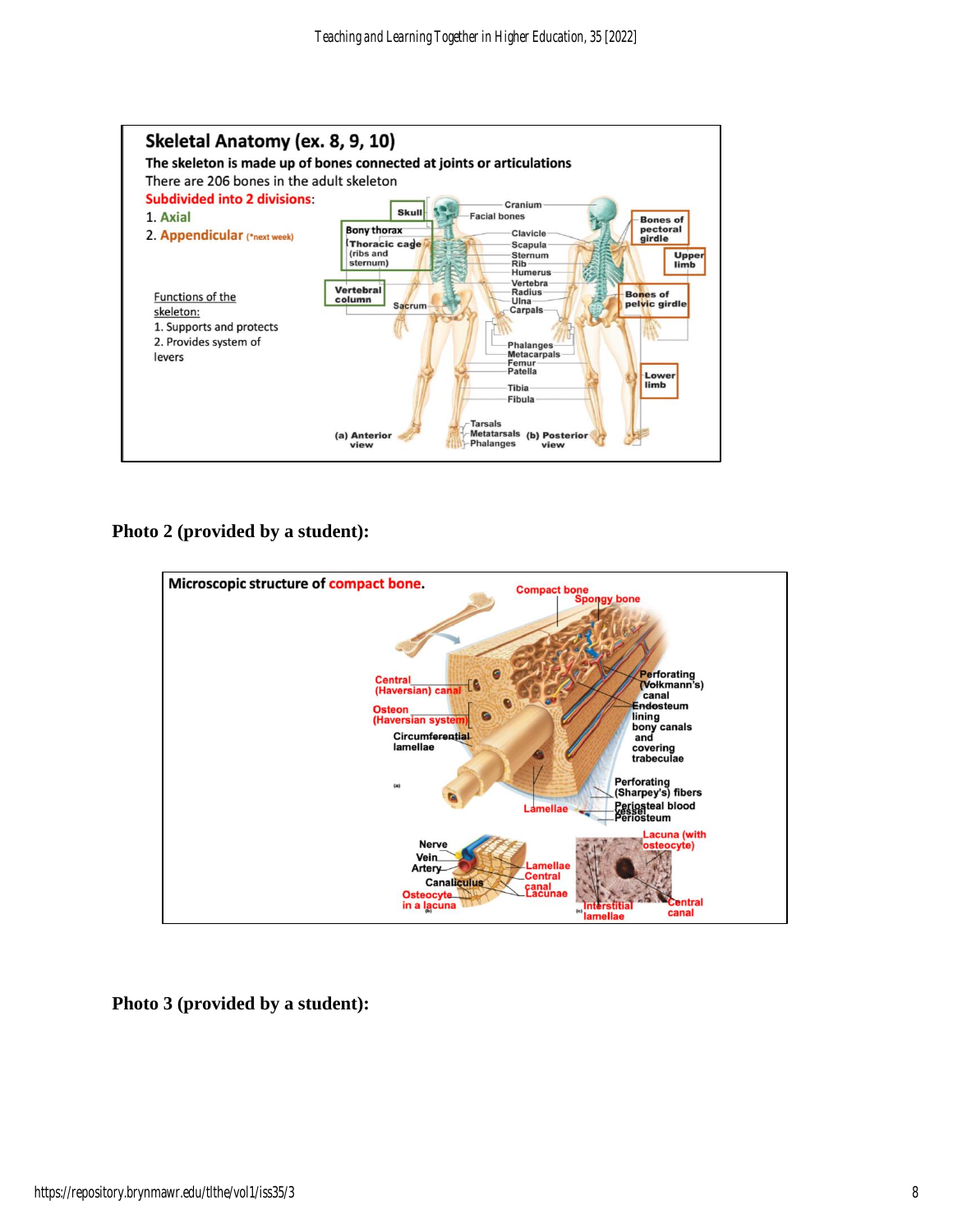

# **Photo 4 (provided by a student):**



As a response to our discussion about the lack of connection between the biology and chemistry courses, my faculty partner requested that I do further research into integrated biology and chemistry courses at other colleges and universities. Through my research, I found that it is not a new concept in higher education. Institutions such as the University of Delaware and Boston University have implemented courses that combine multiple disciplines within STEM. This is one aspect of what the National Academy of Sciences are calling "New Biology," which is defined as the integration or reintegration of many subdisciplines of science such as biology,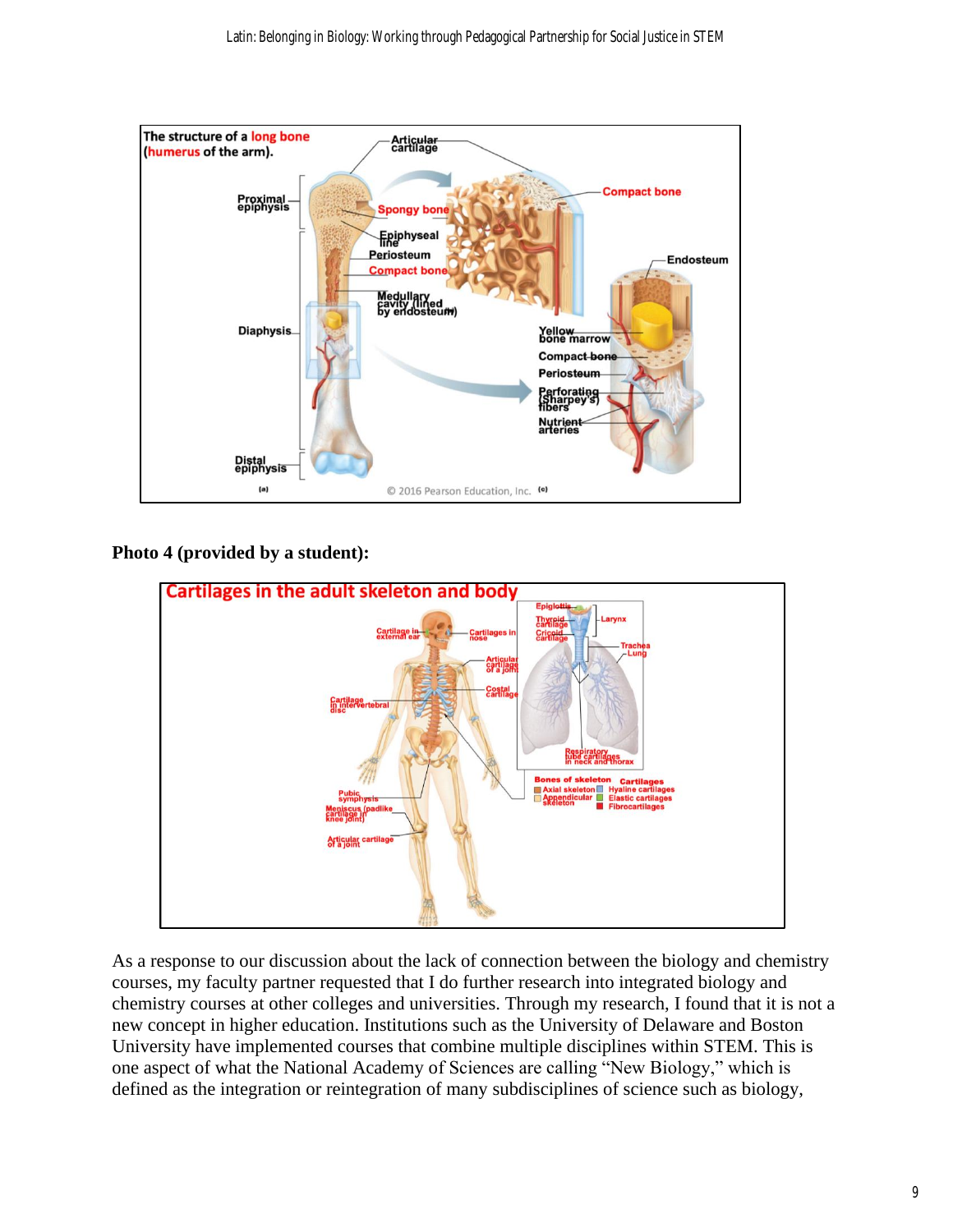physics, chemistry, computer science, engineering, and math to best equip students to "tackle a broad range of scientific and societal problems" (2017). In the model demonstrated by the University of Delaware, students who are enrolled in the biology class are automatically enrolled in the corresponding chemistry course. The course would target first-year undergraduate students and is taught in the form of lectures and labs for both disciplines, a studio for the biology section, and a workshop for the chemistry section; all courses overlap in terms of content. For example, in the studio, they are given assignments that are connected to their laboratory course. During the lab section, the students are divided into two subsections; one section will complete the biology lab while the other performs the chemistry lab. When the lab meets a second time during the week, the two subsections would switch. In the workshop, students are introduced to chemistry concepts before it is discussed in the lecture. Not only does this course strengthen collaboration and communication skills, specifically in the labs, but it exposes students to other disciplines while displaying the connections between them (2008).

One of the many benefits to the integrated classrooms is that students are able to see the intersections of various fields within STEM; many of the skills required for biology and chemistry can be applied to engineering in the form of biochemical engineering. This course also allows for students to learn and comprehend how the content can be applied both inside the classroom, but through various methods, as well outside of the classroom. Emmanuel College could benefit from such a course so that students could better see the content flow in both their lectures and lab sections.

#### **Conclusion**

CLIP provided me with a better perspective of how much professors think about teaching, made me more aware of the burnout that students (not just those in the STEM field) experience, and showed me how much the global pandemic impacted higher education. Outside of the CLIP program, I hope to help the Education Department in better preparing students to teach in diverse schools and help BIPOC undergraduate students feel as though they belong in the department. The student consultants presented our experiences at the college's second Belonging in Biology Summit. This experience inspired me to talk with faculty in the Education Department to start a Belonging in Education Summit. Especially at PWIs where BIPOC students are already in the minority, statistically speaking, they will also be the minority in their respective major and minor. It is important for them to feel as though they belong in their respective major because they will be entering a field that may not be welcoming or is biased and discriminatory towards people who look like them. Empowering them in higher education will provide them with a confidence that they can carry to their workplace, so that they can help make that space more welcoming to those who come after them.

# **References**

Alam, A., & Tapia, I. S. (2020, November). *Mapping gender equality in STEM from school to work*. UNICEF. Retrieved November 28, 2021, from <https://www.unicef.org/globalinsight/media/1361/file>